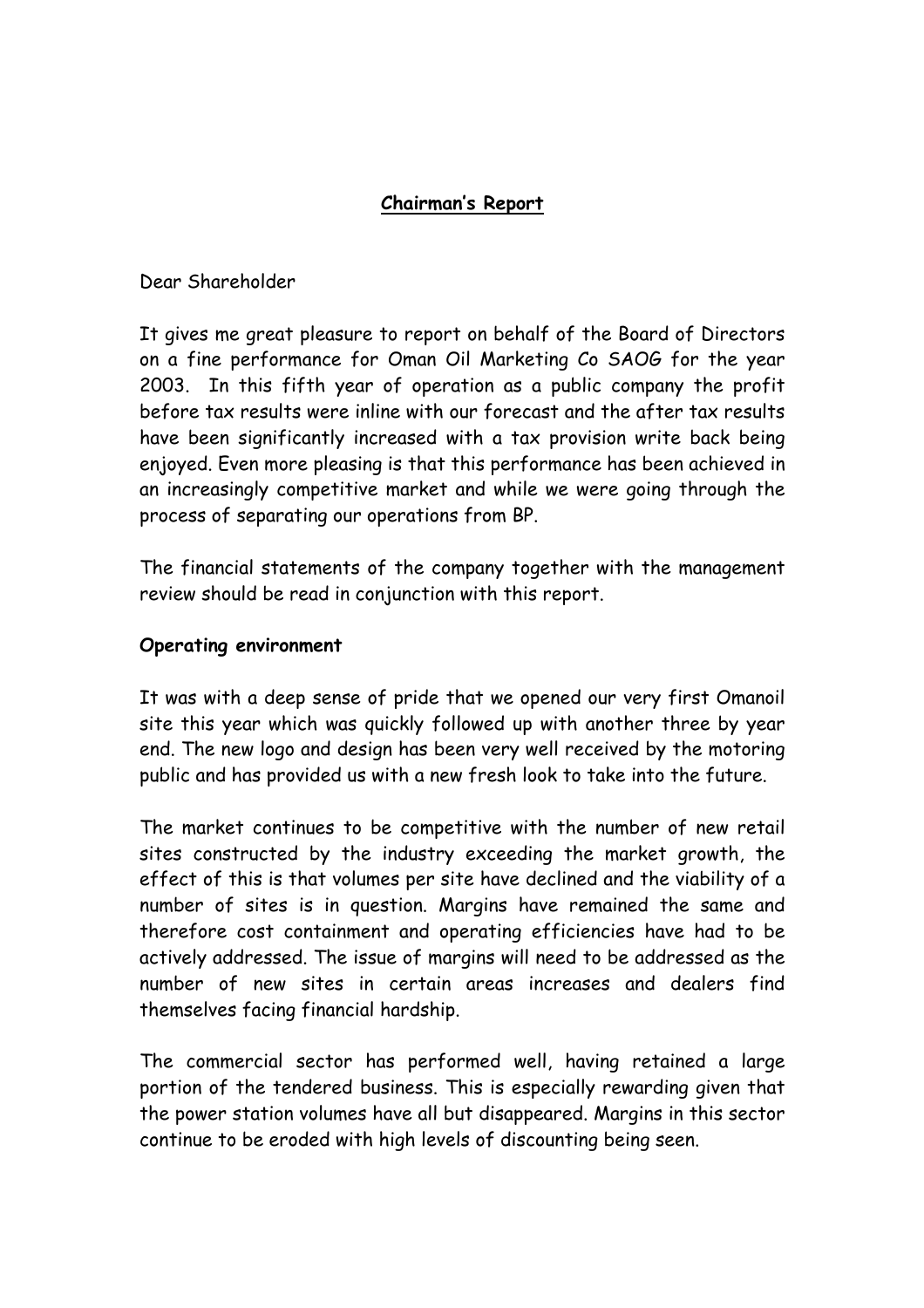The Aviation business failed to meet both its volume and contribution targets due to a reduction in regional airlines uplifts out of Seeb. This position was further compounded by the non competitive pricing of aviation products in the Sultanate. I am pleased to report that the issue around pricing has been addressed by all relevant parties and it is hoped that Oman will become an attractive location for Regional Airlines refueling. We were successful in winning the RAFO supply contract this year, the volumes from which will partially compensate for the reduction out of Seeb.

The lubricants sector achieved good results with increased volumes this year despite stiff opposition and rising base oil prices. The continued marketing of both BP and Castrol into the future will have a positive impact on the business.

Given the overall reduction in volumes and corresponding contribution, the focus on operational efficiencies together with cost containment has ensured that this year has been a success. It is worth again noting that this performance was achieved while the Company was going through the major effort of re-branding and the transition from BP.

#### **Corporate Governance**

Your Board is pleased to report that the Company has conducted all its business dealings ethically and legally and complied fully with the requirements of the Laws of Oman.

The Audit committee has performed its duties exemplarily and all reports indicate that we have a sound internal control process in place and that all issues raised have been addressed.

It was necessary during the year to change the name of the company as well the "Articles of Association" and the "Internal Regulations" in line with the new law and I am pleased to report that once again these were carried out efficiently and professionally.

There is a very strong governance culture within your company with transparency and openness ensuring that all stakeholders' interests are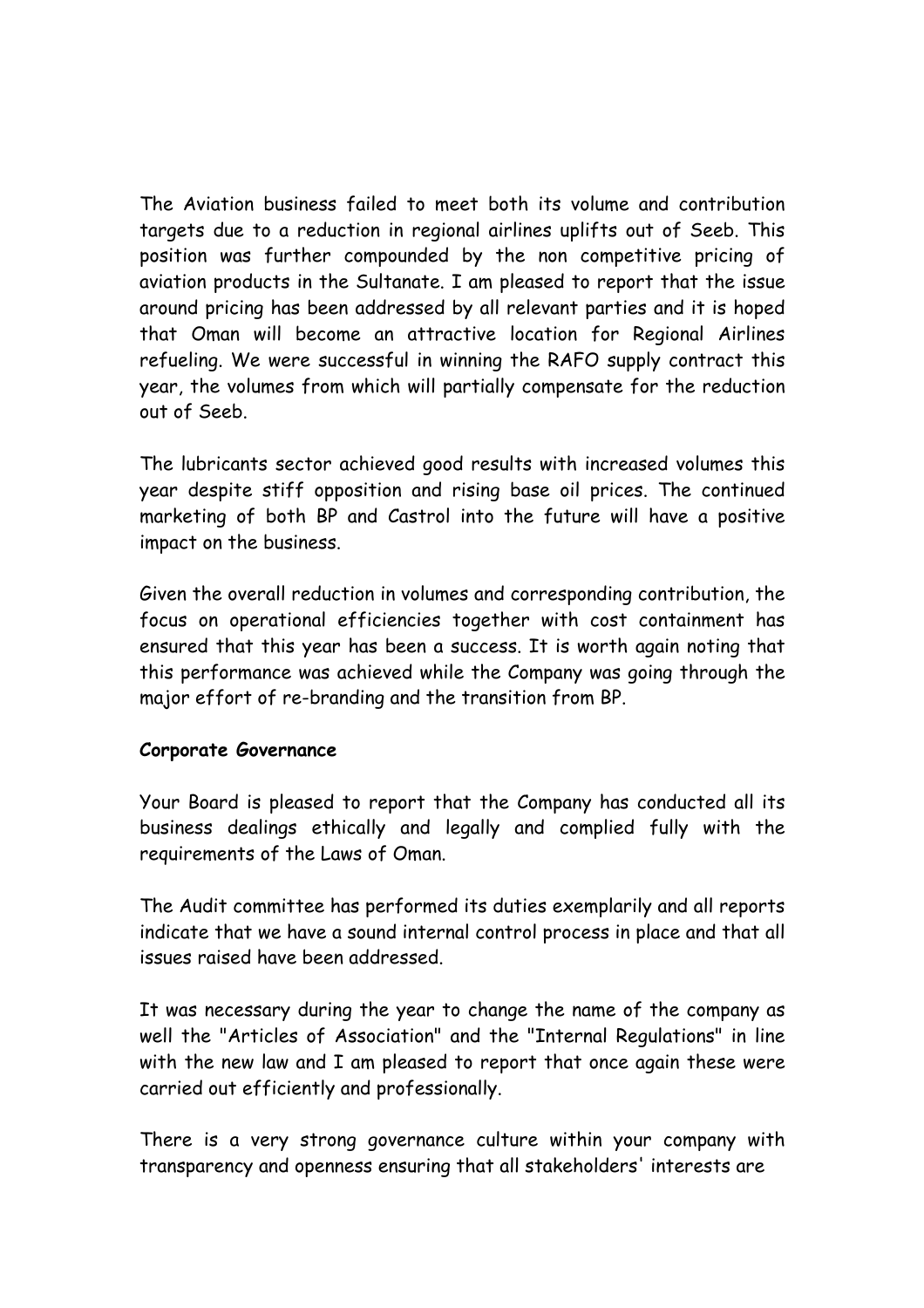protected. We will continue, as in the past to ensure a strict adherence to governance requirements as raised by the CMA with whom we have developed a good working relationship

## **Financial Results**

Once again I am pleased to announce a particularly pleasing financial performance for the year 2003. Given that turnover is down by around R0 7 million the pre tax profit figure is RO 2.2 million and after tax of RO 2.6 million. This positive profit after tax performance has been brought about by a write back of tax provision of prior years on completion of tax assessments up to 1999. The balance sheet remains strong with debtors and cash management receiving added attention that resulted in debtors reducing by close to RO 1.0 million. The continuing focus on business improvements and new opportunities has led to aggressive capex spend of RO 1.7 million thereby increasing the asset base. This has resulted in a net asset value per share increase to RO 1.893 from RO 1.737 the previous year.

Your Board remains committed to the objectives of generating consistent profits and maximising the long-term value for our shareholders.

#### **Dividend**

Your Board of Directors has recommended a cash dividend to shareholders of 260 Baisas per share that represents a payout of 26% (2002 –25%) of the ordinary paid up share capital. The recommendation is in line with your Board's policy of maintaining a consistent dividend policy.

#### **Health, Safety and Environment**

 As in all world class companies the focus on Health Safety and Environmental issues continues to receive significant attention with once again very good results.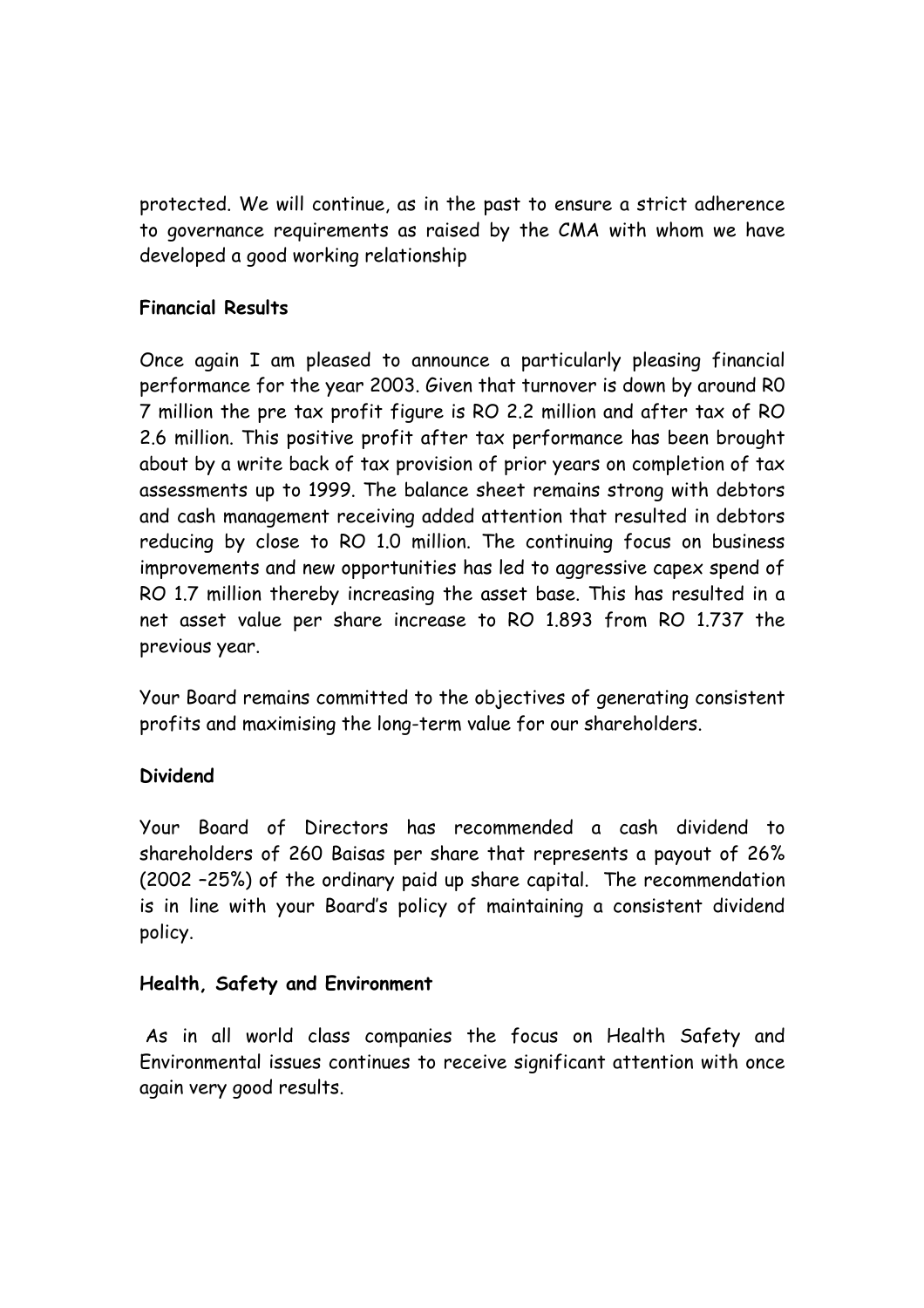There were no injuries to staff, serious accidents or damage to property during the year. The joint terminal which is operated by ourselves has now achieved 11 years without any injuries or reportable incidents. This performance places the terminal amongst the best run terminals in the world.

Environmental issues continue to receive attention particularly in areas of ground pollution and it is pleasing to see that constant liaison and discussion with the Ministry of Rural Municipalities and Environment and Water resources staff have ensured a clear understanding of the issues facing all parties.

In conclusion your board is fully committed to the HSE culture within the company and all measures possible are being taken to ensure the highest standards are maintained.

## **People**

The levels of performance seen this year have been exceptional given the pressures placed on all staff to perform.

Staff have been asked to undergo a fundamental change in their thinking due to the withdrawal of the embedded BP systems and support structure. The de-linking of the Company was handled internally, with the process completed in 16 months compared to the 18 months planned. In addition they have had to deal with the introduction of a new image as well as name and a new set of values consistent with a new company, all of this has been achieved whilst continuing to produce a fine financial performance.

The Omanisation of the company continues together with the active recruitment of high caliber young staff in to the company. I am pleased to say that our level of Omanisation is now at 74% and the composition of the management team has changed with the first Omani Operations Manager being appointed this year together with the return of another of our senior staff from BP.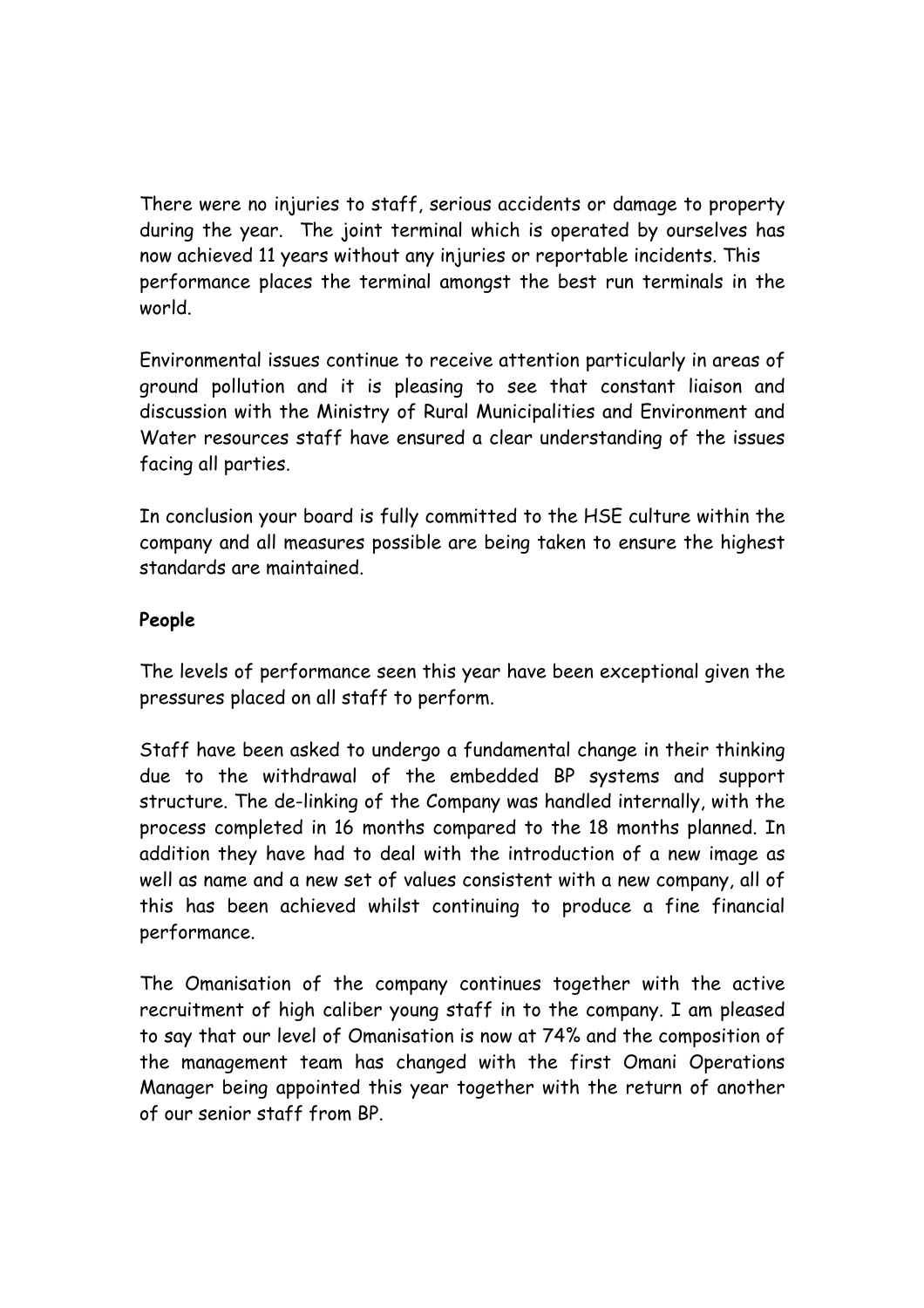The strength of any company lies in its people and I am pleased to say that with Oman Oil Marketing Companies staff we have a group whose dedication and enthusiasm will ensure the continued good performance of the Company. The excellent financial, operational and safety performance this year is directly attributed to our staff and on behalf of the Board of

Directors, I would like to thank all members of the team who have contributed to this year's performance.

# **The Future**

Your Company is well placed to continue its high level of performance, both operationally and financially. The transition from BP has been extremely challenging, but the re-branding has created a new sense of excitement within the Company and we believe within our customer base. In 2004 we will continue this momentum through the completion of the re-branding process and the opening of new retail stations. We also hope to capitalize on the awareness of the Company that the re-branding has created to attract new customers in all lines of our business. Additionally in 2004, we expect to realize some of the cash cost savings associated with the separation from BP and the entering into of new agreements with BP for aviation and lubes.

However, the long term profitability of the Company in its current business activities can only be achieved through the continued efforts to find more efficient ways to conduct our business activities and through the profitable expansion of our current businesses. The Oman downstream market is and is expected to remain extremely challenging, with stiff competition and low margins. Initiatives like the fuel card link with Emirates General Petroleum Corporation (Emarat) of the UAE that make it easier for our customers to use our retails stations, are the sort of innovative programs that we must continue to pursue to give us an edge in the market. Further, although we will continue to expand our retail network to capture the market growth and changing demographics, we will be focusing on locations that will provide profitable growth for us and our dealers, not just volume increases.